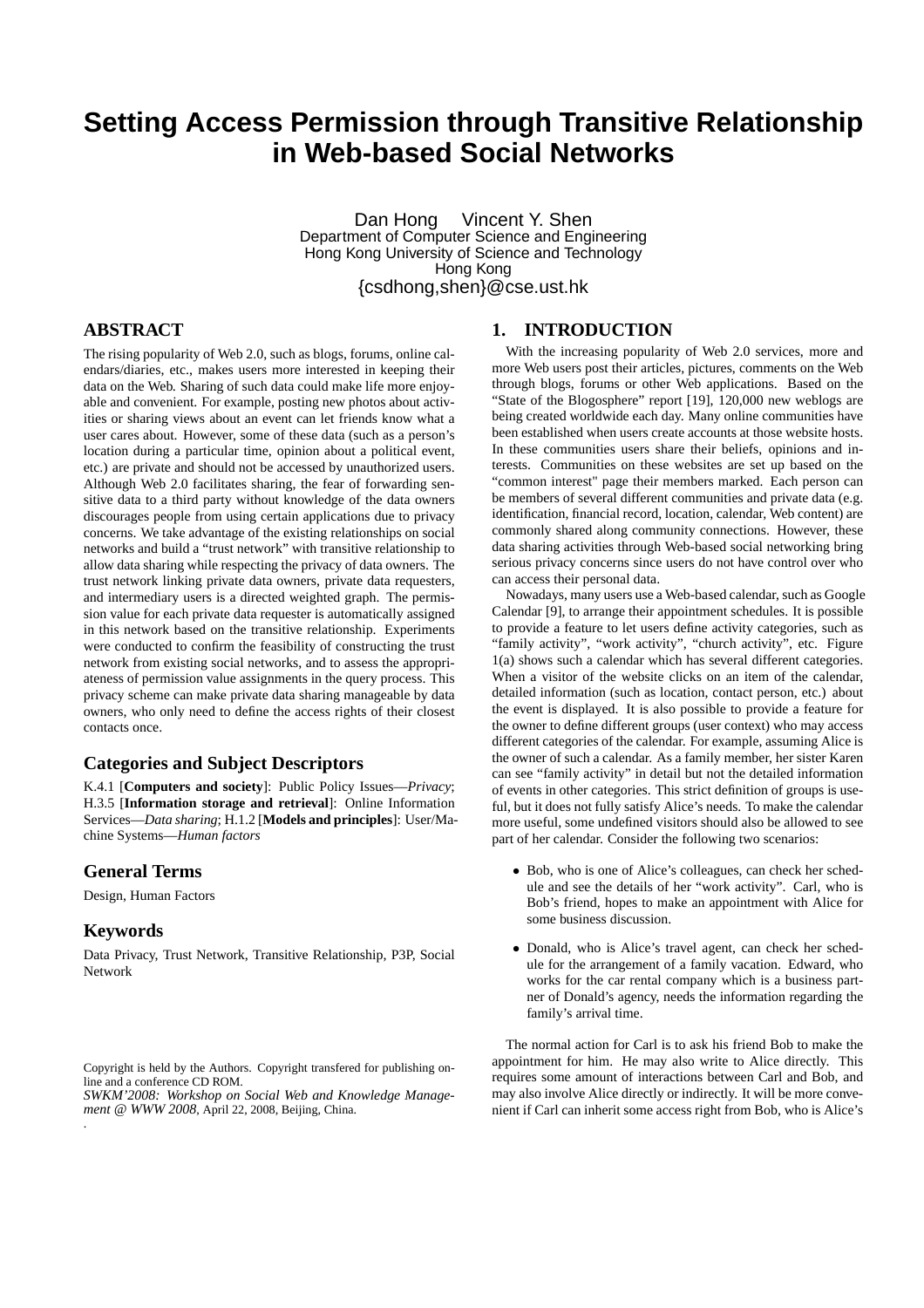



colleague, and can check Alice's calendar directly for her "work activity" items when he visits her website. Donald (the travel agent) and Edward (the car rental agent) are in a similar situation; they should have the right to see the "family activity" category, but not the "work activity" category. Moreover, Alice's calendar can be checked by Donald and Edward based on additional context: Alice might only allow Donald to check her calendar after the final arrangement of her trip is settled and before the end of her trip (time context); and Edward is only allowed to check Alice's calendar information related to Edward's city (location context) and during the trip (time context, inherited from Donald).

It is hard for Alice to assign a special group and access right to every potential user for different calendar categories. It is not possible to assign an access right to someone whom Alice does not even know, such as Carl and Edward. But a "trust network" can be used to derive specific access rights when needed. The network is a directed graph which represents the trust relationship among users in it. During the query process, some *private data owners* (PDOs) might be willing to share their private data with *private data requesters* (PDRs) through the network. We note that the trust relationship is transitive; i.e., Alice trusts Bob and Bob trusts Carl implies Alice trusts Carl to a certain extent. It is also directional; i.e., although Alice trusts Carl by implication, Carl may not trust Alice regarding his private data. Since the trusted PDR through transitive trust relationship might have less access right (Edward does not have the same right as Donald has in the above example), the information released to indirectly-trusted PDRs may need to be obfuscated according to the level of trust. The trust network therefore requires:

- 1. Trust relationship defined by PDOs
- 2. Obfuscation (Web data annotation) rules defined according to the nature of private data

With the help of obfuscation rules, the access right is no longer binary ("yes" or "no"). The access right for a private data item is considered a PERMISSION VALUE, which represents how much detail the private data item can be given to the PDR based on the level of trust. Figure 1(b) shows the result when Carl looks at Alice's calendar when he visits the website. From the figure we can find out that Carl can only see the "work activity" and for the "family activity" Carl only knows that Alice is busy. The ability to control the sharing of private data makes life easier since Carl does not need to ask Bob, who is Alice's colleague, to help checking Alice's calendar.

In this paper, we are not focusing on how to define Web data in various levels of obfuscations. We solve the problem of assigning

data access permission values when there is an existing social network. The contributions of this paper include the construction of a trust network from existing social networks. This network can be used to manage the sharing of private data in the Web environment. This trust network concept may be applied to data sharing in other ubiquitous computing environments.

The rest of the paper is organized as follows. Section 2 describes the related effort in improving privacy management. Section 3 describes how to bootstrap the trust network from an existing social network. Using the Web calendar as a case study, Section 4 demonstrates the process of trust network initialization and data sharing with obfuscation rules. A framework on how the components of the system to manage private data sharing can be implemented is given in Section 5. Section 6 summarizes the experiments we have done using an existing social network (MSN.com) to study the characteristics and significant issues of the trust network. Section 7 discusses possible refinements for the permission assignment techniques. Section 8 contains the conclusions and future work.

### **2. RELATED WORK**

In order to identify Web users and their relationship with others, the Friend of a Friend (FOAF) [2] project creates a set of machinereadable pages describing people, the links between them, and the things they create and do. This could be the basis to construct trust networks by bootstrapping from existing social networks.

Much of the fundamental work in the analysis of social networks and the major advances in the past century have been carried out in the fields of sociology, psychology, and communications [8, 22]. The first step to facilitate social networking is to have a definition of trust that captures the social features for both local and global scopes [24]. Trust management is quite well studied in P2P systems and semantic Web [13,14,16,23,24]. In [14], a definition that captures the nature of social trust relationships and an algorithm are proposed for computing the trust value in social networks using default logic. Kamvar *et al.* proposed EigenTrust for reputation management for file sharing in P2P systems [13]. Richardon proposed a trust value computation method using probability theory in global belief combination which can provide each user a personalized set of trust values [16]. Trust propagation is another important research topic. Guha *et al.* proposed a method for predicting trust between users [10]. The trust acquisition and propagation model is discussed in [5, 6, 25]. However, the relationship between trust and online private data is not well addressed.

The online data privacy problem has been noticed for quite a long time. The Platform for Privacy Protection (P3P) Project [21] of the World Wide Web Consortium (W3C) is a method for websites to publish their privacy policies. The APPEL language [20]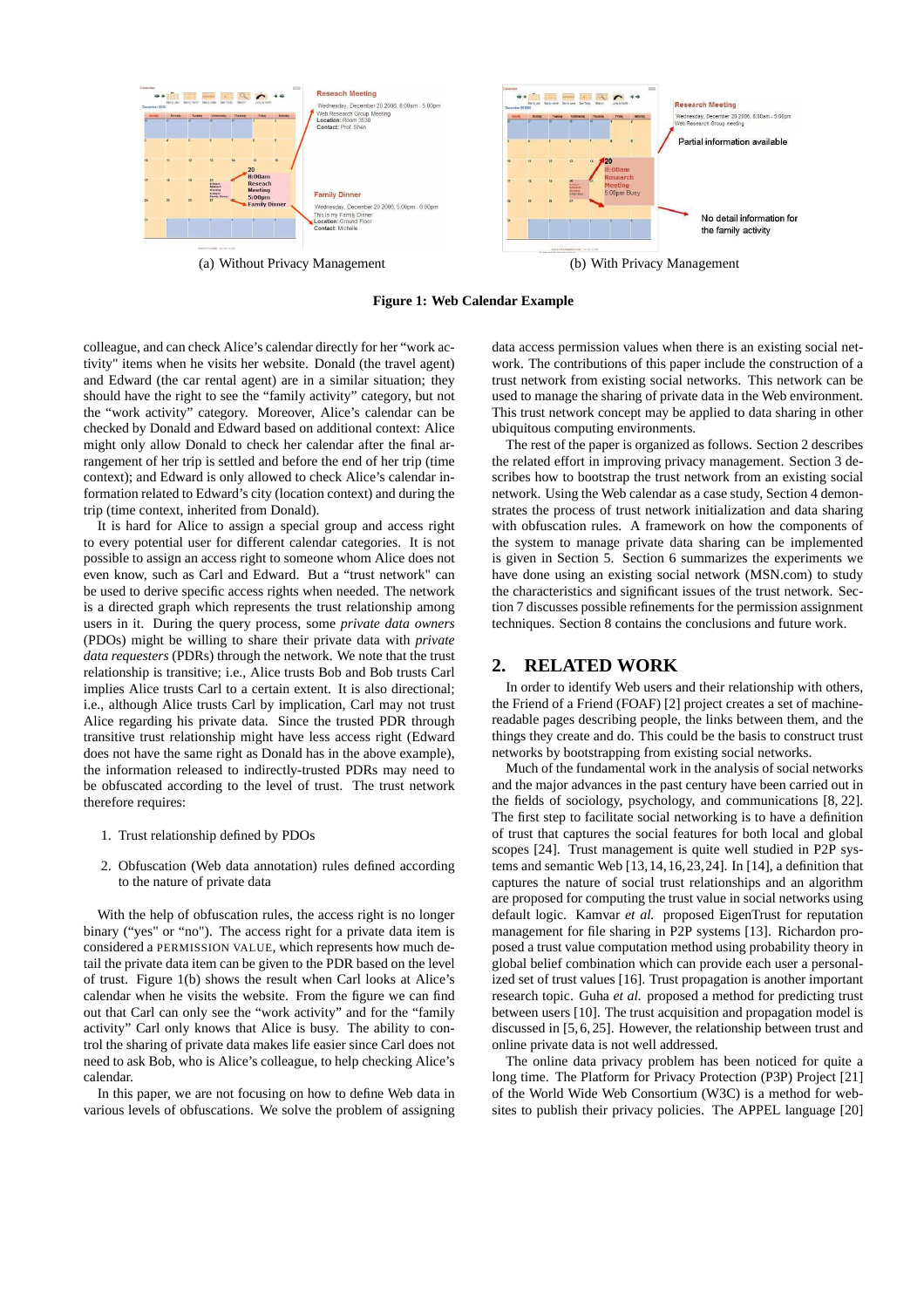works with P3P and enables users to exchange privacy preferences according to published privacy policies. P3P has not yet received much acceptance from Web users mainly due to its lack of enforcement, since current implementations do not include compliance of user preferences. Kolari *et al.* have pointed out that an enhanced P3P based on the Rei language can provide an improved trust model [15].

A lot of research has also been done on statistical databases to protect privacy through query restriction, data perturbation and output perturbation [1]. Such research focuses on hiding the relationship between the identity of the PDO and relevant private data [11, 18]. An example is that instead of giving the application an exact location, a regional context is used to satisfy the Kanonymity requirement. A list of candidates is returned to obfuscate private data [17]. There has not been much attempt to connect this approach with access control rules.

Since P3P does not provide any mechanism to ensure that these promises are consistent with internal data processing at the website, a purpose-based access control method can be used as an extension of P3P [4]. To address this issue we have proposed to extend the P3P protocol, which is a W3C recommendation for Web applications. We have successfully applied this extension to some context-aware applications [12]. But the extension did not consider transitive trust relationships. PDOs still need to specify every potential PDR's access right based on the categories defined by P3P, which makes management of private data cumbersome.

# **3. FROM SOCIAL NETWORK TO TRUST NETWORK**

In the Web-based social network, the PDOs need to have some control on the management of their private data. However, it is not practical for a PDO to set a particular permission value for each private data category for every potential PDR. The role-based access control (RBAC) has partially solved the problem [7]. In this approach, it is required to define all the potential users' into some groups. For example, in the UNIX file system, the file owner (user) can give each role (user, group, and other users) some specific permissions (read, write, execute). With the role-based access control, a PDO needs to define the permissions based on the roles of PDRs. But it still may be difficult to define the role of every potential PDR. Therefore it will be very nice if a transitive trust relationship exists among the potential PDRs.

It turns out that the transitive relationship does exist in our daily life. For example, if Carl wants to know how much is the toll to travel through the Cross Harbor Tunnel in Hong Kong, he may ask his friend Bob about it. If Bob does not have the answer, he may continue asking his friends by phone calls or by emails. Later from Alice, Bob finds out the toll charge and passes the information to Carl. Formally speaking, this transitive query continues until a satisfactory answer is obtained and returned to the originator along the query path.

When each person who is willing to share data in the community is represented by a vertex, and when how much a PDO trusts a PDR is represented by an edge, the whole community becomes a trust network. When users share private data in a community, the access decision is based on the trust relationship between the PDO and the PDR in the trust network.

DEFINITION 1. *The* TRUST *relationship between a PDO and one of its contacts is a permission value assigned by PDO to a potential PDR:*



**Figure 2: Facebook Network Example (1190 nodes). The data includes friends of ID 655183482 and friends of friends.**

#### $permission = trust(a, a, c)$

Where  $a$  is the PDO involved,  $g$  is a member within a group of contacts that the PDO has defined, and  $c$  is the context where the permission value applies. The context in Definition 1 provides the application developer and the PDOs the ability to set the constrains in data sharing. Context may be related to the time, location, nature, etc. of an event. For example, Alice only allows Bob to view his calendar on her "working" activity. The event type "working" in the calendar can be considered as one context. It is extensible based on the needs of the application or the PDOs.

PDOs are requested to define data access permissions for all the direct users using their privacy preferences. The permission value can be a decimal number ranging from [0,1], where 1 represents total trust and 0 represents no trust at all. The 0 permission value is seldom used in online social networks because a PDO joins the network for the purpose of sharing data with friends there. The context in Definition 1 refers to the particular situation a permission value is assigned. The context includes time context, location context, and query context (such as purpose, retention, etc.) When Web data annotation is available in the social network, the annotation can also be part of the query context. For each kind of private data, the PDO can define several permission values to fit different contexts. A GROUP represents a group of PDOs who share the same permission value. A group can either be defined by a third party or by a PDO. One of the most popular Web-based social networks, Facebook, allows users to create private groups or to join the existing regional or alumni networks. Figure 2 shows "my friends" and "friends of my friends" relationship on Facebook for one of the authors. We can see that the relationship has been defined between Facebook users through the profile. When a PDO assigns his friends the permission which can be written in a preference file, the network becomes the trust network. The preference file can be stored as a single document or attached to the private FOAF document [2]. The trust relationship described above only supports the direct relationship. In the Web calendar application, the transitive trust relationship also needs to be considered. Carl, who is not directly connected with Alice, links to Alice through Alice's colleague Bob. In order to achieve this, we define a new operation JOIN.

DEFINITION 2. TRANSITIVITY *determines whether a trust relationship can be extended outside of the directly-connected PDRs. A propagated trust (Ptrust) relationship based on transitivity can be used to extend the relationship to other users. The* JOIN *opera-*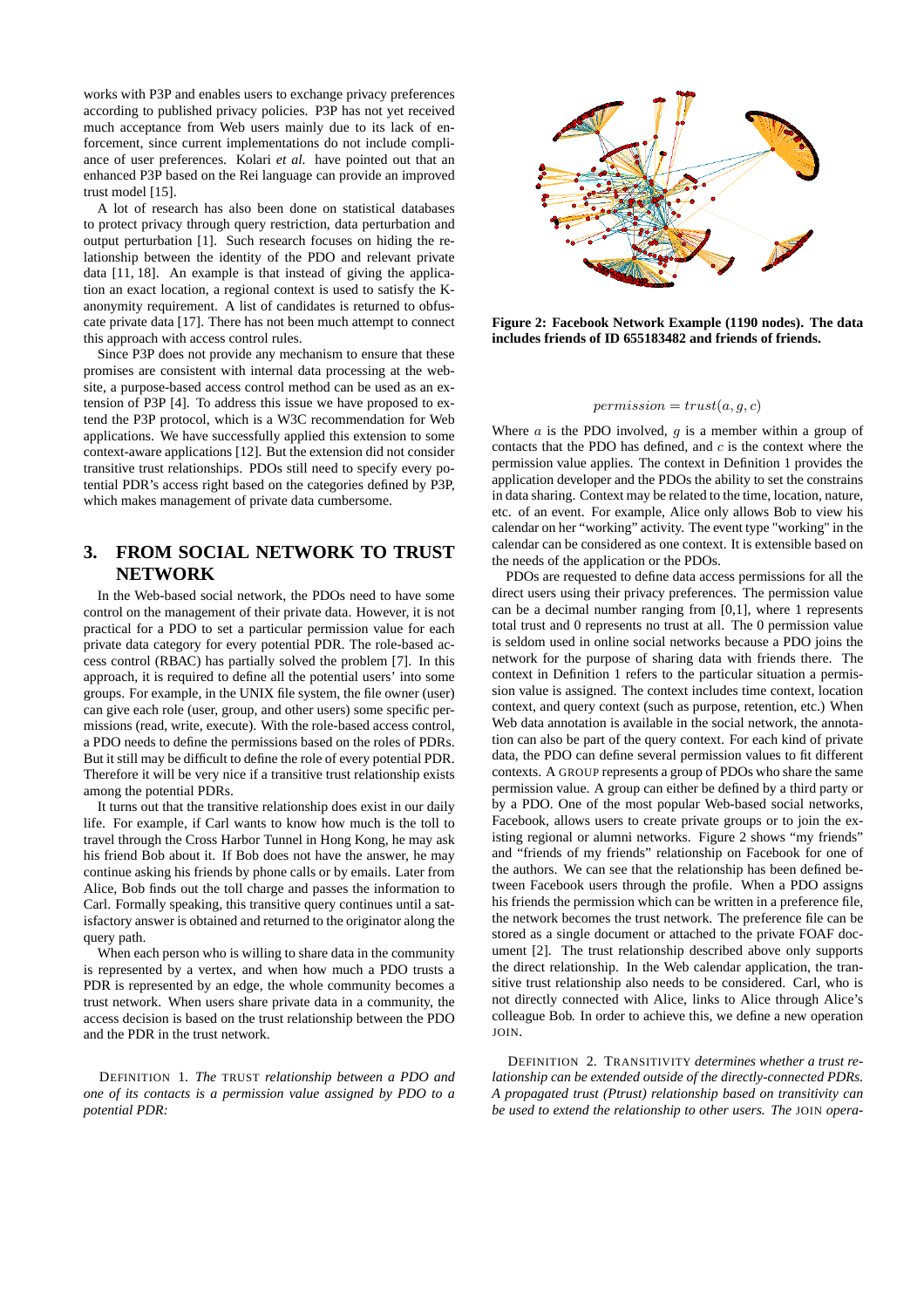*tion shows that the trust relationship is transitive; that is, if PDO A trusts PDR B, who in turn trusts PDR C, it implies that PDO A Ptrusts PDR C .*

 $\forall a : \text{PDO}, i, j : \text{GROUP}, c : \text{CONTEXT}, \exists interior \in i$  $trust[a, i, c] = p_1, trust[interim, j, c] = p_2 \Rightarrow$  $Ptrust[a, j, c] = trust[a, i, c] \bowtie trust[interim, j, c] = min(p_1, p_2)$ 

With the JOIN operation, the permission propagates along the trust network with the maximum possible value. Every potential PDR can be assigned a permission value automatically if he is within the community or from a related community. In a real application a PDO might set more restricted access. Additional operations will be proposed in the future.

#### **4. TRUST NETWORK AND OBFUSCATION**

Privacy management is separated into four steps: context pruning, transitive trust network initialization, permission value computation and data obfuscation. The four steps are applied when appropriate. In this section, we use the example when Edward sends a query on Alice's "family activities" in the calendar application to demonstrate these four steps.

#### **4.1 Context Pruning**

In a Web-based social network, users are allowed to define a lot of relationships with other users. For example, in Facebook users can define every relationship with all friends, such as "We went to school together" or "We took the course together". Moreover, a user can further specify which school and which course to establish the link between two users. As a result, group definition is quite complicated. Each PDO might need to define permission values for an individual person or a group based on different contexts.

The goal for context pruning is that trust relationship only propagates within the same group of people. For example, Alice would like to share her "work activity" with Bob. But she may not wish to share the information with Bob's family doctor, whom Bob trusts totally. Therefore the trust network should be restricted by context. We zoom in Figure 2 and extract part of the real Facebook network as shown in Figure 3. The church events in the calendar can be exchanged among all members of this network since all these five people are from the same church "CBIBC". But the work event is just shared between Michelle and Cammy since they "worked together" and no other user in the network has a similar context. Here "church" or "work", which might be an attribute of the event, can be considered a context.

Suppose there are two groups of users trusted by a PDO and a PDR is in both of the groups. If the PDR requests information from the PDO then it might be reasonable for the PDO to provide the larger permission value derived from each of the two groups. Another task for context pruning is to find out the maximum permission value for every direct trust relationship on the condition of satisfying the context requirement.

In the previous example, during the trip time the travel agent Donald is trusted by Alice based on RECIPIENT "ours"(see the definition in [21]). For other times, since the query context is not satisfied, Donald is not trusted.

#### **4.2 Transitive Trust Network Initialization**

Even if a PDO defines only a small portion of the whole community, data can still be shared based on the PDO's preferences. The users a PDO trusts may also have their own trust relationships (e.g., Donald trusts Edward due to partnership). We need to merge all the



**Figure 3: FaceBook Multiple Relationship Example.**

relationships together to build the trust network. For the example discussed in 1, after context pruning we know the direct trust relationships form a tree. Figure 4 shows the result after merging all direct trust relationship trees of Alice, Bob, Edward and Donald.



**Figure 4: Trust Network- Transitive Relationship**

DEFINITION 3. *In a trust network, the hops of a PDR is the number of vertices to traverse along the shortest path from the PDO to this PDR.*

Even if the complexity of privacy preference files has been decreased by using group-based permission assignments, to define the permission values of every potential PDR is still plenty of work. With the transitive relationship, a PDO only needs to define the permission values of those PDRs who have a "close" relationship, or are directly connected in the trust network. Based on the privacy preferences defined for each of these PDRs, the trust relationship can be computed and propagated to the rest of the trust network. Since there are various types of private data on the Web, we need to consider the data categories, sharing contexts during the trust network merging process.

#### **4.3 Permission Value Computation**

Note that to apply the transitive relationship, all the trust relationships during the propagation process need to have the same context. Before computation of the permission value for a PDR, context pruning will ensure the network initialized in 4.2 is extendable.

Algorithm 1 can be applied to implement the JOIN operation in order to compute the shortest path from the PDO (source) to a PDR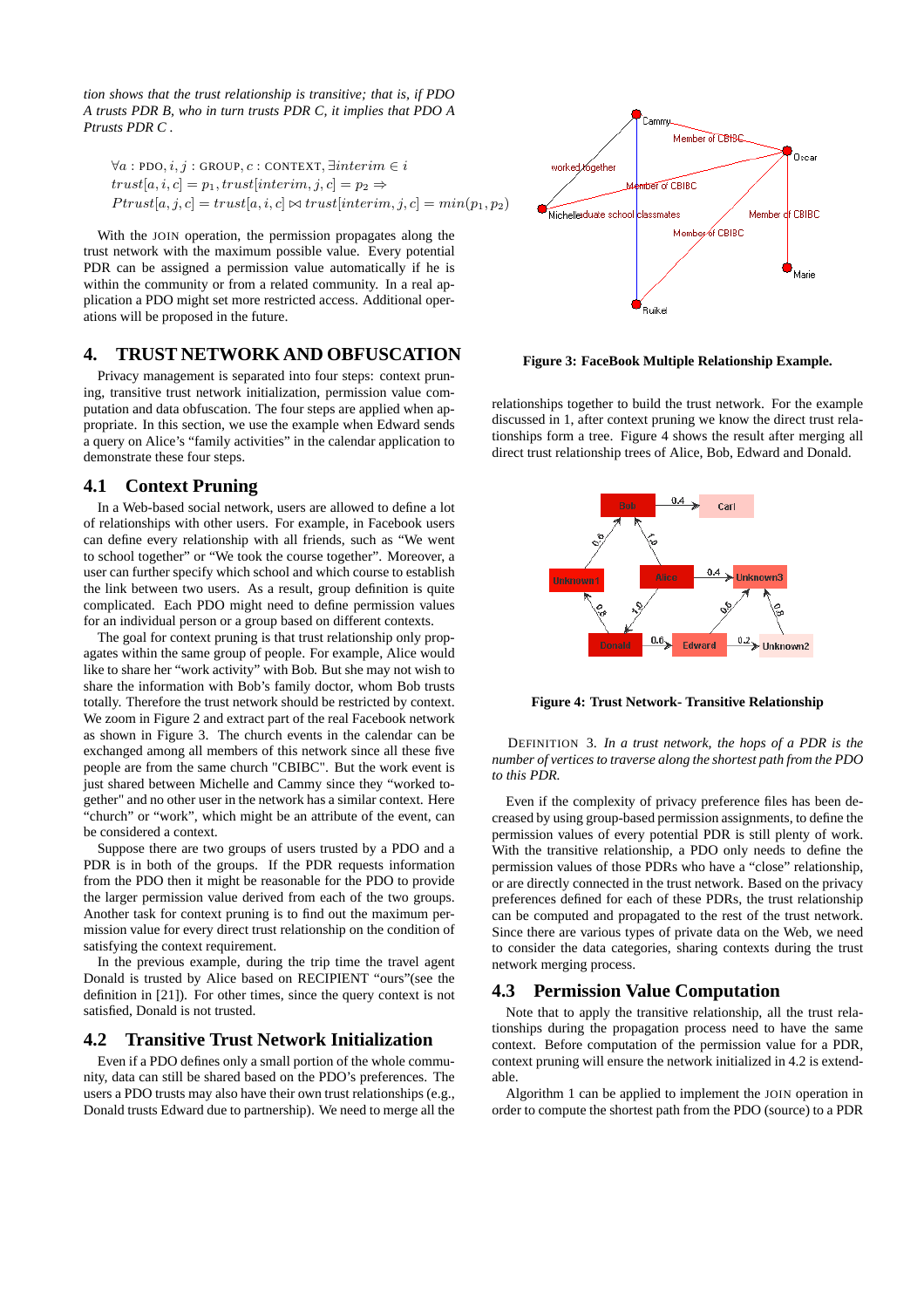(destination). Given a social network graph  $G(V, E)$ , where V is the vertices set and E is the trust relationship set.  $p(u, v)$  is user v's permission value given by user u.  $Extract\_MAX(Q)$  is used to extract the vertex with the maximum permission value which is not in the finished set S. Through Algorithm 1, a user can get the most private data from a PDO based on the permission value assigned. Algorithm 1 is only one simple and possible solution to compute the permission value. The pageRank [3] or Max-Flow might be used to defined and compute the Ptrust.

**Algorithm 1** Permission Value Computation

| <b>Input:</b> A weighted directed graph $G(V,E)$             |
|--------------------------------------------------------------|
| edge weight, $p(u,v)$ , is the permission from u to v        |
| PDO, PDR                                                     |
| <b>Output:</b> Permission Value                              |
| 1: for all vertex $v$ in $V$ do                              |
| 2:<br>$permission[v]=0$                                      |
| 3: previous[v]=undefined                                     |
| $4:$ end for                                                 |
| 5: permission $[PDO]=1$                                      |
| 6: $S=$ empty set                                            |
| 7: $Q=V[G]$                                                  |
| 8: while Q is not an empty set do                            |
| 9:<br>$u =$ Extract MAX(O)                                   |
| 10:<br><b>if</b> u equals PDR <b>then</b>                    |
| 11:<br><b>return</b> permission[u]                           |
| 12:<br>end if                                                |
| 13:<br>$S = S$ union u                                       |
| for all edge $(u, v)$ outgoing from u do<br>14:              |
| <b>if</b> $min(permsion[u], p(u, v)) > permission[v]$<br>15: |
| then                                                         |
| $permission[v] = min(permission[u], p(u, v))$<br>16:         |
| 17:<br>$previously = u$                                      |
| 18:<br>end if                                                |
| end for<br>19:                                               |
| 20: end while                                                |
|                                                              |

When Algorithm 1 is applied to Figure 4, it first puts Donald and Bob into the waiting queue  $Q$ . Then the  $Extract\_MAX$ function extracts Donald from the queue and puts Edward and Unknown1 into Q. Then Bob is extracted and Carl is put into Q, too. The Extract\_MAX function processes Unknown1 and Edward in order. When Edward is handled, the algorithm knows Edward's permission value. Therefore the trust is propagated from Alice to Donald and finally to Edward. We compute the permission value of every potential user (all users except Alice herself), and use a gradient color to represent the value as shown in Figure 4. The darker the vertex's color, the higher permission value it holds. We can see the effects of trust propagation by the changing color shades.

#### **4.4 Data Obfuscation**

There are lots of data items that can be represented in a hierarchical way. For example, the "current location" is a frequently-used private data in different applications. Room 4208, Floor 4, HKUST, Hong Kong, China is a common address to define a location precisely. To protect privacy, for some PDRs in some applications, a PDO may want different information shown on the PDR's screen. Detailed information (room number, etc.) is given to close friends and general information (Hong Kong) is given to unknown PDRs. Based on the transitive relationship, the permission value can be used to control the degree of obfuscation for a certain private data item based on either the default value or the user's preference.

From Figure 4, we see that when the trust network becomes complex it is quite possible for an unknown PDR to obtain private data after several data passing actions. In order to make sure the private data passing scale is controllable, a PDO needs to set up some control factors:

- 1. Maximum propagation hops,  $hop_{max}$ : how many hops private data can be passed along the network. This is helpful to stop data propagation to PDRs who are too far away.
- 2. Damping factor,  $\varpi$ : How much data is obfuscated through every hop. This method gradually reduces the information available and makes sure that an unknown PDR cannot get too much detailed information through several trustable intermediary users.

Therefore we can replace line 15-18 of Algorithm 1 by:

**if**  $min(permission[u], p(u, v)) \times \varpi$  > permission[v]  $hop[v] \leq hop_{max} \land u$  is not PDO then  $permission[v] = min(permission[u], p(u, v)) \times \varpi$  $previous[v] = u$ **end if**

With the help of  $hop_{max}$  and the damping factor  $\varpi$ , the private data is controlled to spread only within a certain number of hops. Moreover, the farther a PDR is away from a PDO, the less private data he receives. For the previous example, Edward can know Alice is in HKUST without the damping factor. And if the  $\varpi = 0.7$ , then permission for Edward is 0.42. Edward can only know that Alice is in Hong Kong. The permission values might be hard for PDO to understand. It is helpful to visualize the social network by painting users in the network with colors of different shades based on the permission values assigned as shown in Figure 8. And it is also very helpful to assign the critical person, who has lots of connection the PDO are not familiar with, a sharp  $\varpi$  in order to keep the data private.

#### **5. FRAMEWORK OVERVIEW**

In the Web calendar example, we use the Privacy Server framework as shown in Figure 5. The PDOs define their private data through the PDO Preference Manager and store their preferences in the PDO Preference Database. When there is a data query initiated by a PDR, the Private Data Query Adapter acts as an interpreter for the query and sets up the trust network based on PDO's preference definition. The data query should include all the context information (e.g., the reason to access the data, how to forward data to third parties and application user name). With the PDO information from Context Database, the Adapter computes the permission value based on PDO's preference and passes the value to the Obfuscation Manager. A fuzzy result is returned based on applicable obfuscation rules and the permission value.



**Figure 5: Privacy Server Implementation Framework**

A trust network is set up based on the transitive relationship defined by each PDO, which is derived from the online community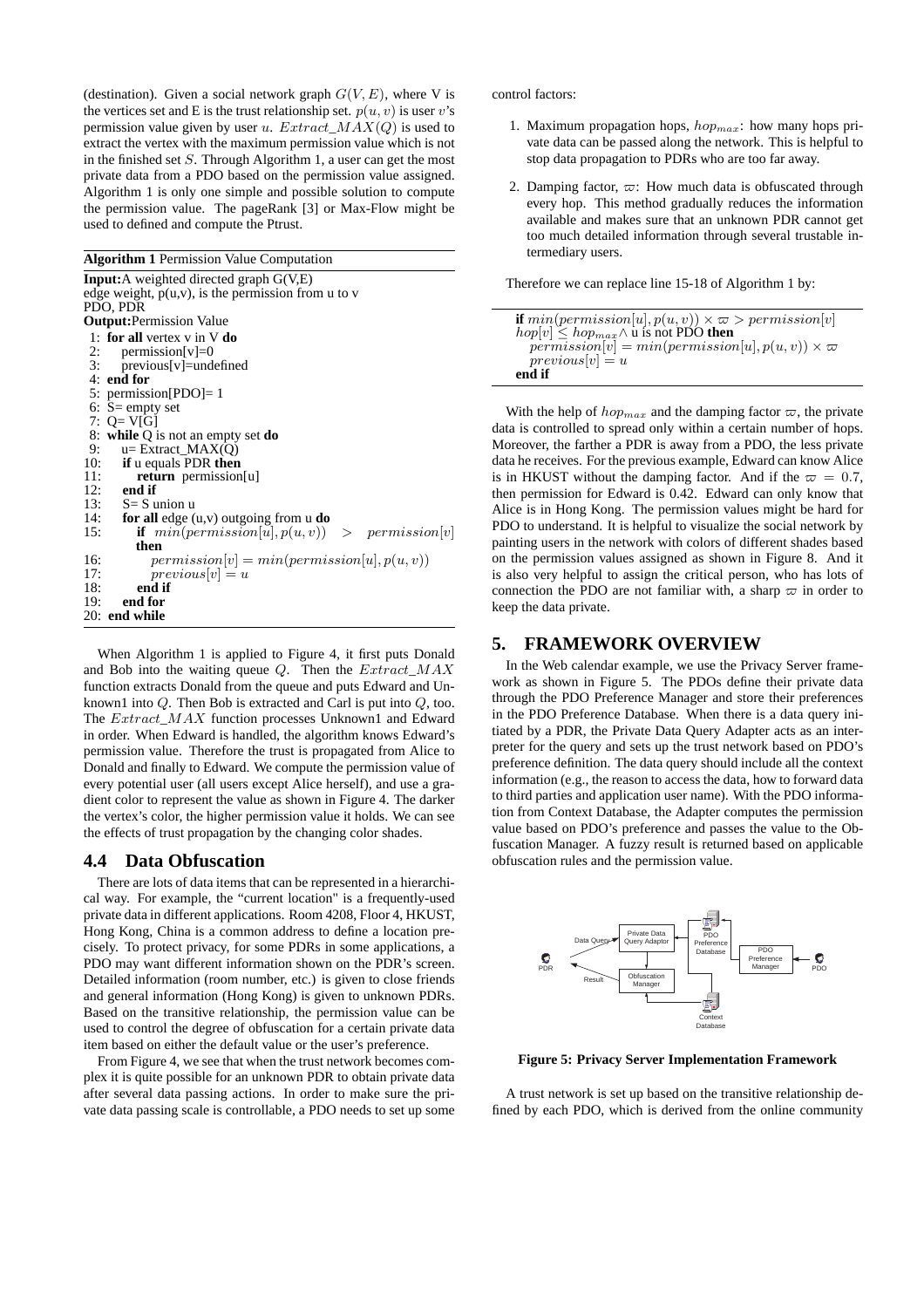information. Users in a whole community who are willing to share private data become vertices in the network while the trust relationship between each other becomes edges. The strength of the trust relationship becomes private date permission value which denotes the edge weight in the trust network. Since the trust relationship is asymmetric, the whole trust network is a directed graph. When there is a private data query, the problem becomes the checking of whether there is a path from a vertex (PDO) to another vertex (PDR) in a directed graph.

After the permission value is obtained, the Obfuscation Manager blurs the private data according to the value and still returns some information to the PDR (unless the permission value is zero, indicating that the PDR is forbidden from accessing the data). Context data can often be represented in many ways and forms. For example, the location context can be represented at a particular point geographically, or in regions of various sizes which contain that point. Alice's location, in the previous example, could be represented as <Alice, at, Cross Harbor Tunnel, Hong Kong, China>, showing that Alice's location information at a certain time is one of Cross Harbor Tunnel, Hong Kong and China depending on the permission value. The Obfuscation Manager returns different results for different queries based on the relationship between the PDO and the PDR.

The transitive relationship and obfuscation rules break the current binary private data access characteristic and make context sharing easier. We modify the Web calendar component, JEvent, and build the Privacy Management Framework for it as shown in Figure 1. Figure 1(a) is the original JEvent service. Users are allowed to check all the detailed calendar information by clicking on the event. With the privacy management as shown in Figure 1(b) only the registered users can check the calendar and the "Family activities" is not available based on the data category the calendar owner (PDO) has defined. The successful hacking of the code for JEvent shows that the transitive trust relationship does work in a real application.

This framework is not specially defined for the Web calendar; other applications can also connect to the Privacy Server through an HTTP connection for the current CGI version.

#### **6. EXPERIMENT**

#### **6.1 General Characteristics of the Trust Network**

Our study is focused on the "trust network" where edge  $(u, v)$ means  $u$  trusts  $v$  with a labeled permission value. There are lots of online communities available currently, such as MSN, Facebook, Blogger, etc. We picked MSN due to its popularity to test the implementation of permission value assignment scheme. Starting from one of the authors' friends who posts her friends list on the  $Web<sup>1</sup>$ , we used a crawler to trace the friends lists. We visited 187 users who are connected with the friend within four hops and obtained other 1,181 related users. None is more than four hops away from the friend. Since there was no permission value currently supported by MSN, we randomly assigned different permission values for every relationship.

Figure 6 contains the trust propagation results after we randomly assigned permission values using Math.random (range [0,1)). The permission values became very small after four hops as shown in Figure 6(a), since most peripheral nodes are in light color. If these peripheral nodes wish to see the central node's information, their requests will not be successful. Since friend lists on MSN are defined by the users manually, the trust relationships should be higher



(a) Random Permission Value Assignment



(b) Assign High Permission value for Relationship

#### **Figure 6: Transitive Network Efficiency**

than random assignments in the range of [0,1). By changing the range to [0.6,1), the results are shown in Figure 6(b). Compare Figure 6(a) and Figure 6(b), we see that the colors in Figure 6(b) are darker, which means that the permission values are higher after trust propagation when higher permission values are assigned initially. Therefore the permission values defined by PDOs are indeed affecting the private data propagation process.

#### **6.2 Control Factors**

Figure 6 demonstrates that it is possible to construct a trust network from an existing social network for managed data sharing, if the social network supports the setting of permission levels. We then explore how a PDO can control the transitive relationship with partial trust.

The maximum number of hops  $hop_{max}$  can be set by a PDO in order to control how far the private data can be forwarded. We again use the MSN social network as a test base. We randomly assigned permission values to every trust relationship and then kept this directed graph unchanged in the following experiment.

When no transitive relationship was allowed  $(hop_{max} = 0)$ , 1,350 queries got no permission during data sharing in Figure 7(a). When the transitive relationship was allowed, the non-empty query number was dramatically increased when  $hop_{max} = 3$ . This is

<sup>1</sup>MSN URL:http://rp20040619.spaces.live/friends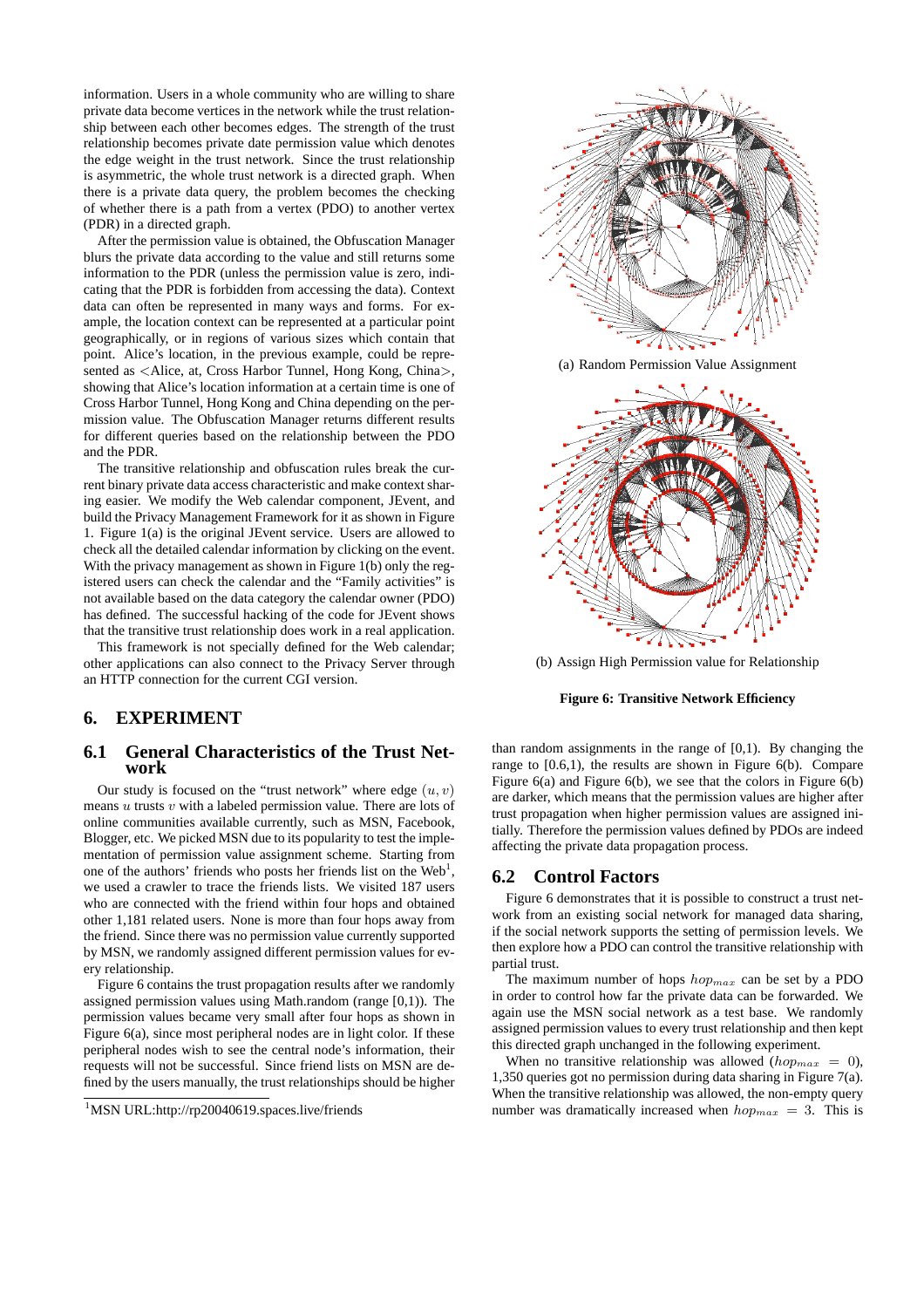because there are few users on the first one or two hops of the trust network. The bigger  $hop_{max}$  was, the more detailed result could be obtained. Moreover, we noted that blanket permission was not granted since only a small number of queries could get access to the private data. We can also see that even if the friend has only defined three close friends, if she allows three hops of data sharing, then around 700 users can see her obfuscated data.



(a) Max Hop Number Affects Permission



(b) Damping Factor Affects Permission



Figure 7(b) demonstrates how the damping factor discussed in section 4.4 affected the permission value. If the damping factor  $\varpi$  is zero, it meant that there was no transitive relationship. If  $\varpi$  is very small (e.g., 0.1 or 0.2), it strongly restricted the access permission of private data. Even when  $\varpi$  became 0.6, most users got permission value less than 0.2. When  $\varpi$  became bigger, the influence of  $\varpi$  significantly affected the permission value to access private data.

We understand that the number of users who get permission might be different due to different social network topologies. For example, if the PDO defines a lot of close friends, there will be a number of users who get permission to access private data even when  $hop_{max} = 0$ . The selection of  $\varpi$  and  $hop_{max}$  will indeed affect the topology of the trust network. But the trend of trust propagation will not change too much. In practice the damping factor should be used with maximum hop number together in order to achieve the desired access control. Moreover, the PDO can set up different damping factors to different groups or specific users if he wishes.

### **7. DISCUSSIONS**

#### **7.1 Trust Priority**

In a trust network, it is possible that a PDR may obtain more private data through transitive relationships. For example Figure 8 is the result after running Algorithm 1. The gray line represents the trust propagation path when Unknown3 queries Alice's information. Through a full transitive relationship, Unknown3 can get 0.6 permission value through the path: Alice  $\rightarrow$  Donald  $\rightarrow$  Edward

 $\rightarrow$  Unknown3. However, Unknown3 is directly defined in Alice's trust tree with permission value 0.4 (green line). There is now a conflict between the direct trust and trust derived from transitive relationships. Since trust based on multiple recommendations from a single source should not be higher than that from independent sources, if the PDR is one of the directly-connected vertices with the PDO then the permission for this PDR cannot be higher than the permission value originally assigned by the PDO.



**Figure 8: Trust Priority: Directed vs. Transitive**

#### **7.2 Standardized Private Data Levels**

It is often hard for users to assign accurate decimal permission values to others. Therefore, we should provide a visualization of the data. The user can directly select the data level they would like to share and the program can easily convert the level into a decimal number.



The levels of a private data item are either defined by a PDO or by a public ontology. Then different PDOs might have different data levels in real applications. For example, Alice defines her location in 5 levels, such as "Room 4208, Floor 4, HKUST, Hong Kong, China". Her secretary only uses "HKUST, Hong Kong, China". When the secretary grants Bob with permission value 0.67, Bob can only know "Hong Kong". If Alice gives a 0.8 permission value to her secretary, then with the transitive relationship Bob gets 0.67 (the maximum of 0.8 and 0.67) permission value and consequently a more specific area name (HKUST) of Alice's location. This could be a big privacy hole.

A possible solution is that for each category a standardized private context data level is set up and shared by all PDOs through a separate central information directory which provides all kinds of information level descriptions. The PDO Preference Manager connects to that directory and automatically helps users to search what other preferences the PDO has defined. Initially, there are only a few default levels for the data. When a PDO wants to have more specific context levels, he can insert a level himself and record the new level in the central information directory. For example, if Alice wants to identify the current building as a new context level, she finds that this information is between the floor information and the area name. Alice can then insert the building name between them and set the permission value for this new context level to be  $(\frac{0.6+0.8}{2} = 0.7)$ . When other PDOs define their location information, this new level can also be used by them. Since the permission